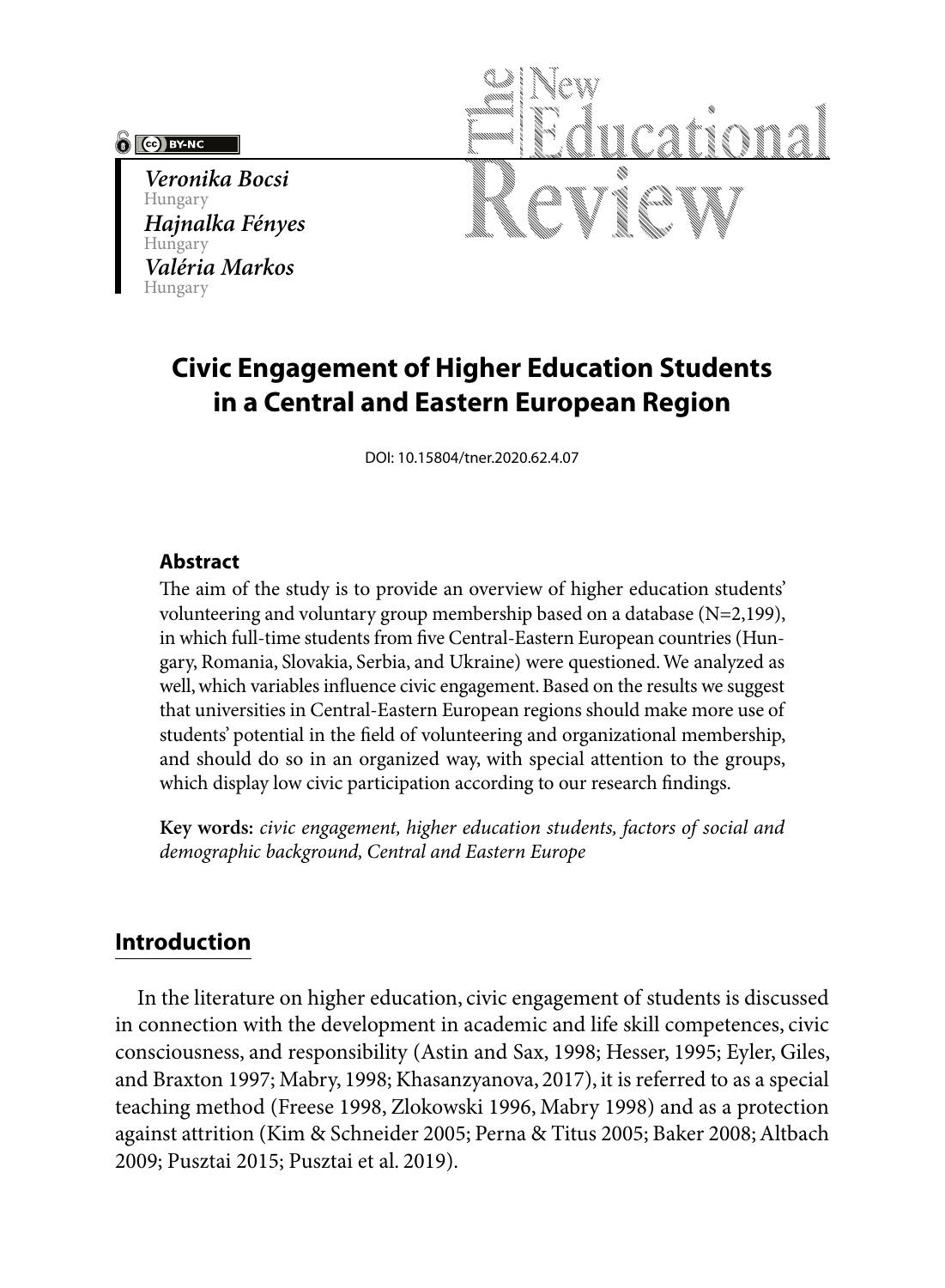In this study, we discuss the factors which influence higher education students' volunteering as well as their voluntary organization and group membership through linear and logistic regression models. In the post-socialist countries, civic engagement is underdeveloped, but recent years have seen a rise in volunteering and non-governmental organization memberships, which, however, still lag behind Western European countries. The same is true for higher education students' civic engagement. Consequently, it is important to follow the above trends and to uncover the social and demographic background factors, which affect civic engagement. In the summary, we evaluate our hypotheses, which is followed by some recommendations for education policy.

### **Volunteering and Organizational Membership among Young People**

In 2019, according to the Flash Eurobarometer ( $N = 10,786$ ), 58% of young people aged 15–30 stated that they had done volunteer work or had been at least once involved in an activity which helped the local community. Some 41% had been members of youth and student organizations. Membership prevalence is higher for women than for men (44% and 39%), and this pattern is also present with respect to participation in local or voluntary projects (61% and 55%). It is also typical that urban youth display greater civic engagement than their rural peers. In addition, it can be shown that young people with higher educational attainment are also more active in this field (Flash Eurobarometer 2019).

The organizational framework of higher education institutions and students' lifestyle create a special situation for volunteering and civic engagement. On the one hand, it is important to highlight that students' social background can be best described as middle-class (and as we have seen, more favourable background results in higher civic engagement), but on the other hand, campus lifestyle often generates semi-independent and relatively freely adjustable boundaries, which allows for activities to be inserted into the schedule. Higher education institutions in several countries offer opportunities for students to do volunteer work (service-learning), often awarding it with credits (see Brozmanová Gregorová and Heinzová 2008, Holdsworth and Quinn, 2010; Yusop and Correia 2013, Shin, 2018), which, however, is uncommon in the area we examine. In contrast, school community service was introduced in Hungarian secondary education in 2011, requiring students to complete 50 hours of community service up until graduation at any non-governmental, religious, or governmental organization with which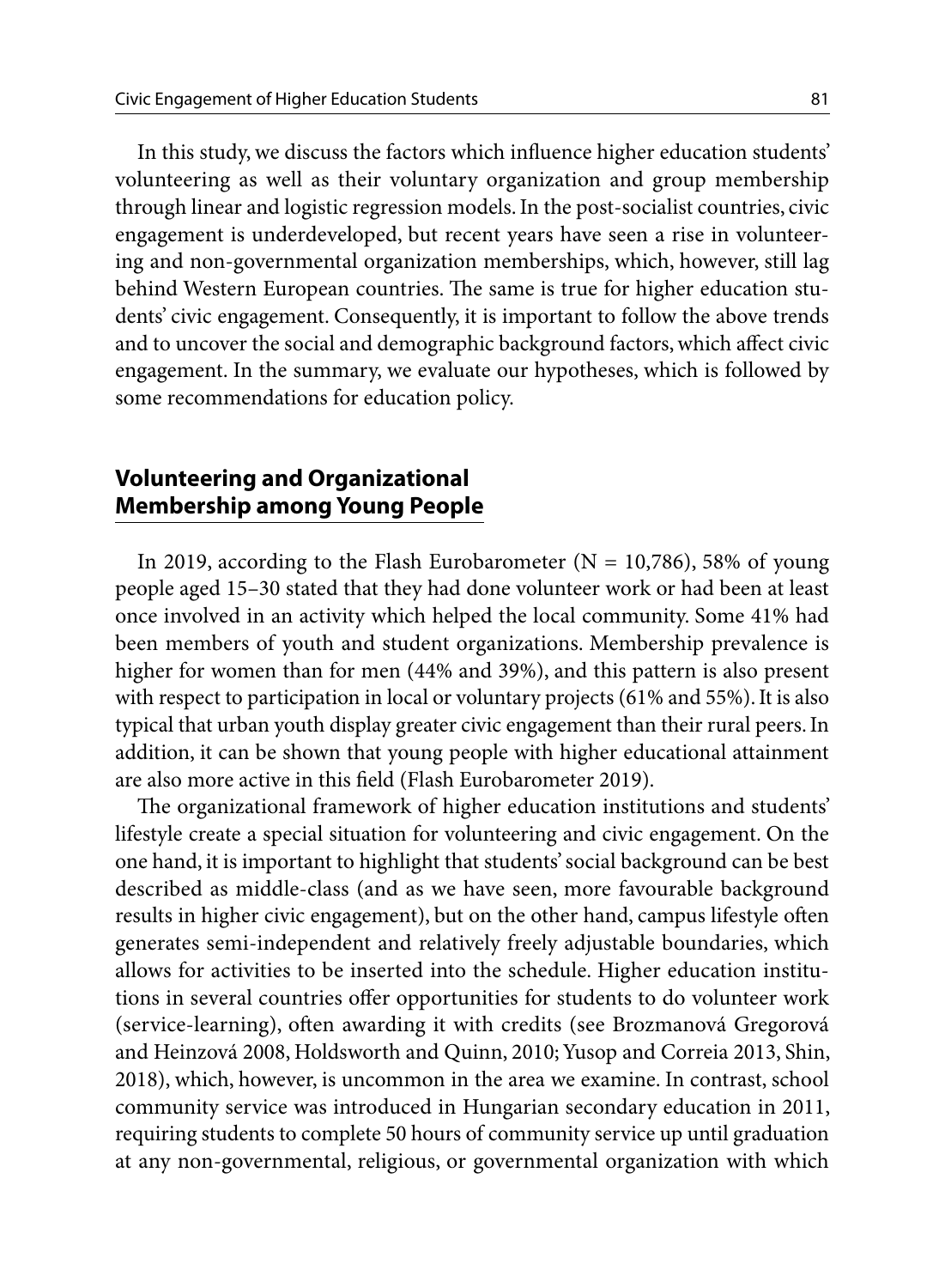the school has a cooperation agreement. It is not possible to engage in similar community service activities in higher education, although it has been shown in the international literature that there is a positive correlation between academic performance and service learning, among other benefits, for example increase in life skill competences, civic consciousness, and responsibility (Astin and Sax, 1998; Hesser, 1995; Eyler, Giles, and Braxton, 1997).

Studies on students' civic engagement highlight that such activities develop skills, which are difficult to address through classroom instruction and contribute to the adaptation of theoretical knowledge into real-life environments (Gaston and Kruger, 2014). Since moral elements are increasingly excluded from education, which focuses on professional knowledge and practical skills (Reuben, 1996), volunteer work also provides an opportunity to convey these. The phenomenon is similar with respect to interpersonal skills and time management. Other studies report positive cognitive effects (Shin, 2018; Moore et al., 2014).

Some studies also focus on the question as to which students are more likely to engage in voluntary activities or join the work of organizations. Moore et al. (2014), examining data of higher education students from the United States, has found out that older, female, and better-performing students, as well as those who engage in collective religiosity are more likely to do volunteer work. Although the link seems logical, the effect of paid work has not been found to be negative in their study. There are also differences across fields of study: students studying health sciences, social sciences, teacher education, and humanities are more likely to participate in such activities (Khasanzyanova, 2017).

In our previous studies, we analyzed volunteering among higher education students. In the five Central and Eastern European countries we examined, we recorded a gradual increase in the proportion of volunteers among higher education students between 2005 and 2015. The proportion of regular volunteers doubled between 2005 and 2010, and the proportion of those who had done volunteer work reached 26% by 2010 and then increased to 39% by 2015. According to 2015 data, the highest proportion of students volunteered in Romania, which is most likely explained by the fact that in 2014 Romania allowed higher educational institutions to accept volunteer work as formal internship.

Concerning voluntary group memberships, in 2010, the most popular groups were religious groups and sports clubs, with only about 12% of students participating in each of them. About 10% participated in cultural groups and 6% in student representative organizations. In contrast, involvement in voluntary and non-governmental organizations was only 5.2% and 3.4%, respectively, and participation in political organizations was even lower (1.9%) (Fényes and Pusztai, 2012).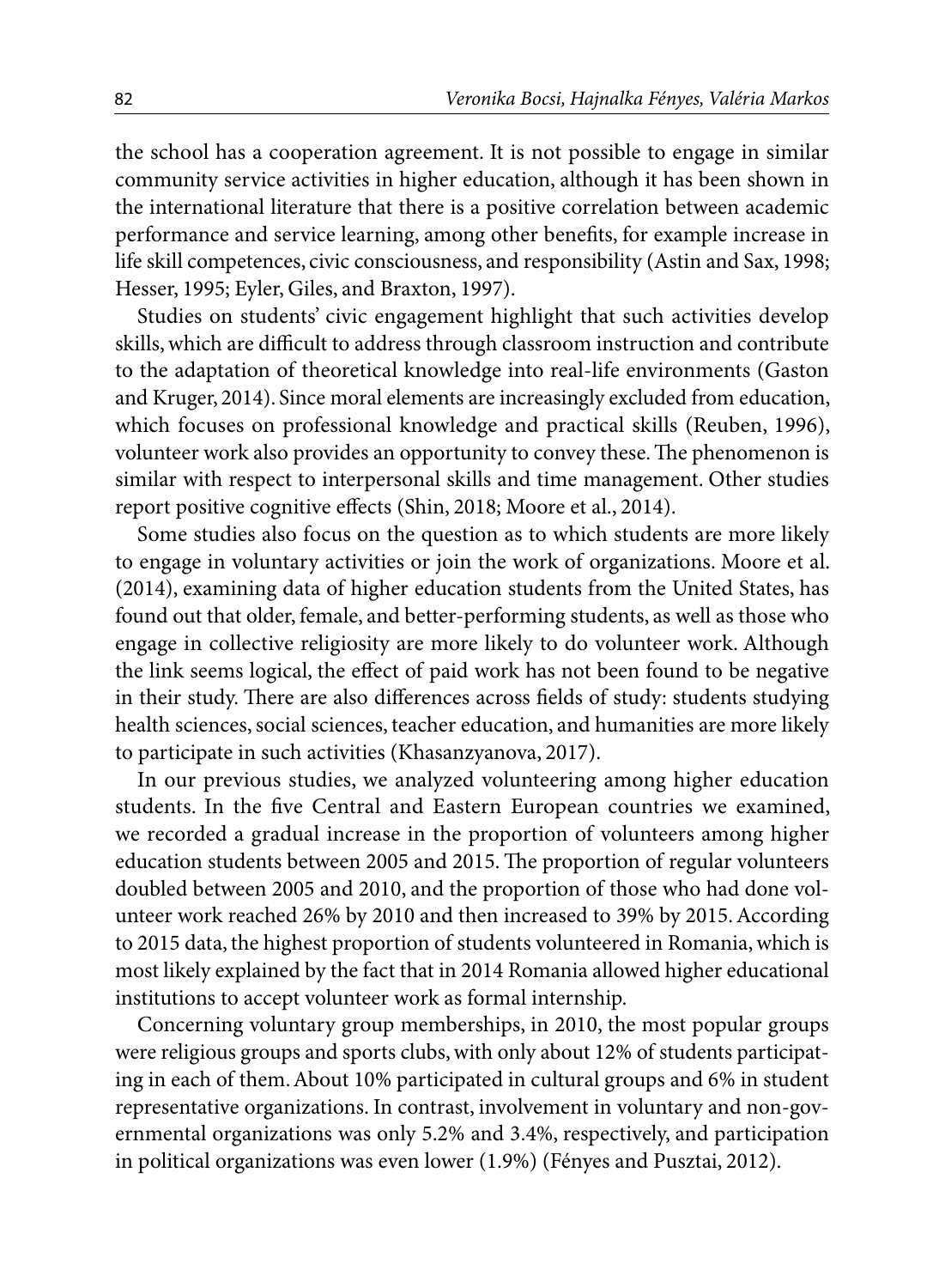### **Hypotheses**

- H1. Both the proportion of young people doing volunteer work during their years in higher education and voluntary group memberships show an increasing trend in parallel with the development of democracy and civil society in the examined region (Juknevičiusa and Savicka, 2003, Fényes and Pusztai, 2012; Fényes 2015; Markos, 2018).
- H2. Volunteering is more common among students in Romania, women, children of highly educated parents, those who enjoy a favourable financial situation, urban students, those who go to church more often. The literature suggests that volunteering is higher among those, as well who have a closer relationship with faculty and external friends but have a relatively distant relationship with their parents, students of humanities and helping professions, those who engage in paid student employment, and those with better academic performance. (Moore et al. 2014, Khasanzyanova, 2017, Fényes and Pusztai, 2012; Fényes, 2015; Bocsi et al., 2017; Markos, 2018; Flash Eurobarometer, 2019).
- H3. Voluntary group membership is more common among women, children of highly educated parents, well-off and urban students, religious and minority students. Students, who have a close relationship with faculty and peers, who engage in paid student employment, and who have better academic performance, are also more active in group membership (Pusztai, 2017; Flash Eurobarometer, 2019).

## **Methodology of Research**

The database consists of a large-sample student survey<sup>1</sup> (N=2,199), conducted in the academic year 2018/19. The survey was carried out at higher education institutions in Eastern Hungary<sup>2</sup> and in four other countries<sup>3</sup> (Slovakia, Romania, Ukraine, Serbia). The Hungarian subsample (N=1,034) was collected using quota

<sup>&</sup>lt;sup>1</sup> The title of the research project was "The Role of Social and Organizational Factors in Student Attrition".

<sup>&</sup>lt;sup>2</sup> University of Debrecen, University of Nyíregyháza, Debrecen Reformed Theological University, Saint Athanasius Greek Catholic Theological College.

<sup>&</sup>lt;sup>3</sup> Babeș-Bolyai University (BBTE), Emanuel University of Oradea, Ferenc Rákóczi II Transcarpathian Hungarian College of Higher Education, Constantine the Philosopher University in Nitra, Mukachevo State University, University of Oradea, Partium Christian University (PKE),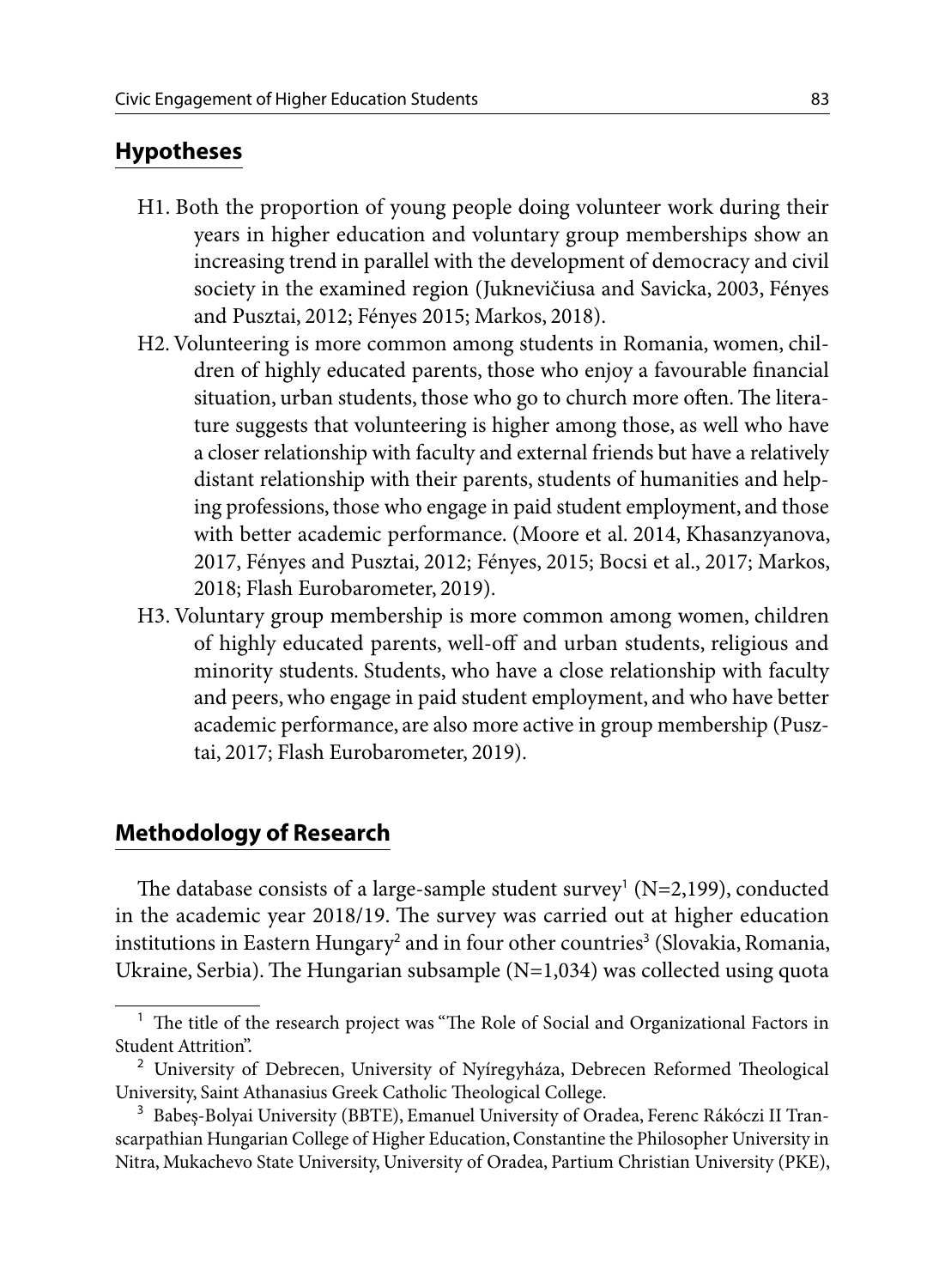sampling and is representative with respect to faculty, field of study, and form of funding. At institutions outside Hungary, the aim was probability sampling: groups of students in university/college courses were selected and surveyed exhaustively (N=1,165). The sample consists of full-time bachelor's students in their second year and of second-year or third-year students from undivided programs, which offer a master's degree.

In the first part of the analysis, we examine the frequency of voluntary activity and the patterns of group membership. Than we employ linear and logistic regression to investigate the factors which influence students' volunteering and group membership. The explanatory variables are gender, country of the institution, variables of social background, students' religiosity, social capital variables, academic achievement, the field of study, and paid work. The dependent variable is either students' volunteering (1: has done volunteer work during higher education studies, 0: has not), or the voluntary group membership index (0–8), which was compiled based on membership in various organizations.<sup>4</sup>

### **Results of Research**

According to our data, there is a rise in volunteering in the investigated region: recent data show that 45.3% of students have done volunteer work, while this figure in 2015 amounted to 38%. In contrast, voluntary group membership is still low, with students participating in 0.88 groups on average. However, detailed data reveal an increased membership in almost all organizations compared to our findings from 2010 (see Fényes and Pusztai, 2012). Membership in religious organizations surged significantly (from 12% to 24%), in a similar way to student representative groups (from 6% to 11%) and to voluntary and non-governmental organizations (from 3.4% and 5.2% to 13.2% and 10.8%, respectively).

In the following table we present the findings of the linear and logistic regression analysis with respect to the factors, which affect students' group membership and volunteering (Table 1).

Sapientia Hungarian University of Transylvania, J. Selye University, University of Novi Sad, Uzhhorod National University.

<sup>&</sup>lt;sup>4</sup> Non-governmental organization, sports club or association, religious organization or small religious community, political organization (party, movement), student union or other representative membership, art group, charitable organization, other group or organization.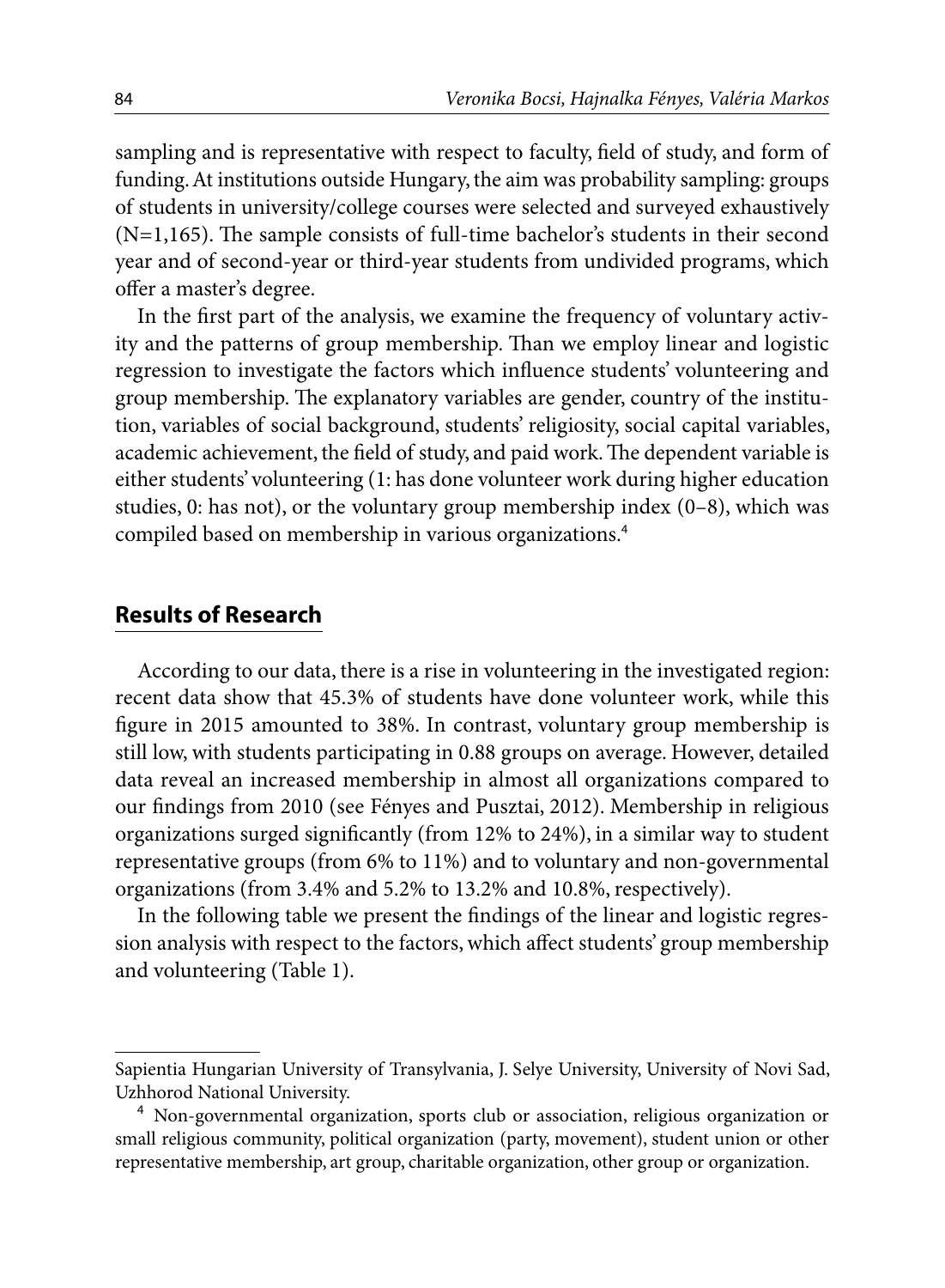**Table 1.** Effects on students' volunteering and on the voluntary group membership index (logistic regression Exp(B) and the significance of Wald statistics and linear regression Betas and their significance) N=2199

|                                                                                                                       | Dependent variable            |                           |
|-----------------------------------------------------------------------------------------------------------------------|-------------------------------|---------------------------|
|                                                                                                                       | volunteering                  | group<br>membership index |
|                                                                                                                       | Exp(B), sign. (Wald<br>stat.) | Beta (sign.)              |
| Gender (1: male)                                                                                                      | 0.827                         | $0.075*$                  |
| Hungary <sup>5</sup>                                                                                                  | 0.840                         | $-0.123**$                |
| Romania                                                                                                               | $1.871**$                     | $-0.060$                  |
| Ukraine                                                                                                               | 0.685                         | $0.098**$                 |
| Slovakia                                                                                                              | 1.144                         | $-0.059$                  |
| Mother's years of education                                                                                           | 1.023                         | 0.037                     |
| Father's years of education                                                                                           | 0.953                         | $-0.021$                  |
| Objective financial situation of the family based on<br>the possession of durable consumer goods (index,<br>$0 - 9$ ) | 1.073                         | 0.013                     |
| Subjective financial situation of the family com-<br>pared to the student's peers $(1-5)$                             | 0.949                         | $-0.055$                  |
| Objective financial situation of the student based<br>on the possession of durable consumer goods<br>$(index, 0-6))$  | 0.913                         | $-0.011$                  |
| Subjective financial situation of the student $(1-4)$                                                                 | 1.042                         | 0.021                     |
| Place of residence at the age of 14 (1: urban)                                                                        | 1.207                         | 0.052                     |
| Frequency of praying $(1-7)$                                                                                          | 0.992                         | 0.005                     |
| Frequency of churchgoing $(1-5)$                                                                                      | $1.427***$                    | $0.223***$                |
| Index for the relationship with parents <sup>6</sup>                                                                  | $0.950**$                     | $-0.074*$                 |
| Index for the relationship with faculty                                                                               | $1.065**$                     | $0.117***$                |
| Index for the relationship with university peers                                                                      | 1.050                         | 0.016                     |
| Index for the relationship with external friends                                                                      | $1.081**$                     | 0.033                     |
| Learning achievement                                                                                                  | $1.070**$                     | $0.177***$                |
| Arts and social sciences <sup>7</sup>                                                                                 | 0.873                         | $-0.021$                  |

<sup>&</sup>lt;sup>5</sup> Concerning the country of the institution the reference group was Serbia.

<sup>6</sup> The social capital indexes are based on statements, which measured several areas of the relationship; the higher level of the index shows relationship that is more complex.

 $\,$  Concerning the field of study, the reference group was the "other" category.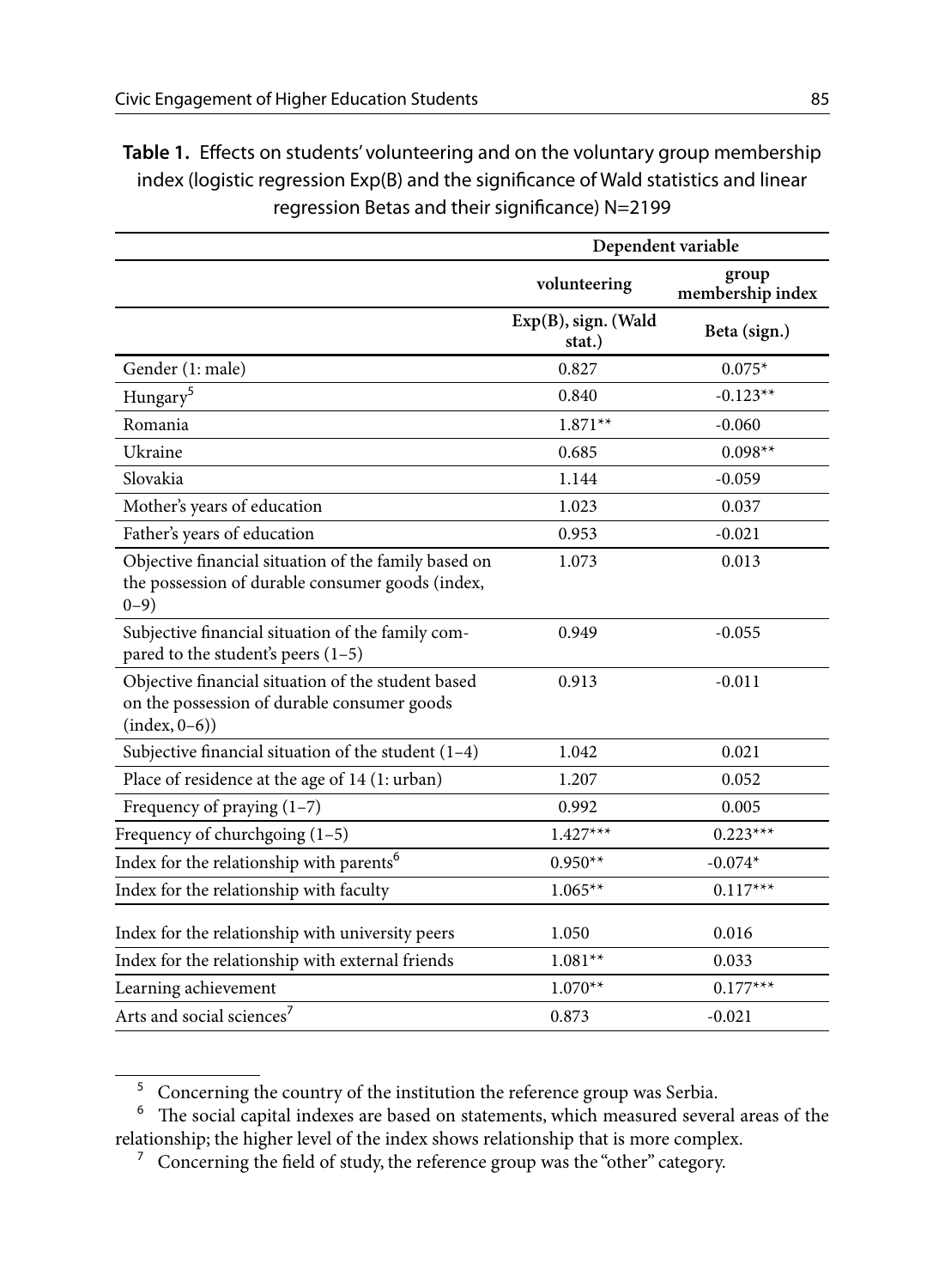|                                         | Dependent variable                 |                             |
|-----------------------------------------|------------------------------------|-----------------------------|
|                                         | volunteering                       | group<br>membership index   |
|                                         | $Exp(B)$ , sign. (Wald<br>stat.)   | Beta (sign.)                |
| Business and economics                  | $0.426**$                          | $-0.009$                    |
| Sciences, computer science, engineering | 0.807                              | 0.009                       |
| Pedagogy                                | 0.761                              | $-0.017$                    |
| Paid work                               | $2.602***$                         | $0.100**$                   |
|                                         | Nagelkerke<br>$R$ -squared = 0.221 | Adj. R-squared $=$<br>0.152 |

The significance levels are marked thus: \*\*\* for significance below 0.000, \*\* for significance between 0.001 and 0.01, \* for significance between 0.01 and 0.05.

The likelihood of volunteering is higher for students who live in Romania, attend church more often, and have closer ties with faculty and friends but have a relatively distant relationship with their parents. Those with better academic performance are also more willing to do volunteer work. Compared to the control group, students in business and economics programs are less likely to engage in volunteering. At the same time, paid employment increases the likelihood of volunteer work.

Voluntary group membership is more frequent among male students, regular church attendees, and those who have a good relationship with instructors but have a less close relationship with their parents. Voluntary group membership is also more common among those with better academic performance, paid employees, and students in Ukraine, while it is significantly less frequent among Hungarian students.

Overall, participation in both activities is increased by frequent church attendance, a close relationship with faculty, good academic performance, paid employment, as well as a relatively distant relationship with parents.

#### **Discussion**

Our first hypothesis (H1) has been corroborated: volunteering and voluntary group memberships have gradually increased among higher education students in the investigated region, although the participation rates still lag behind Western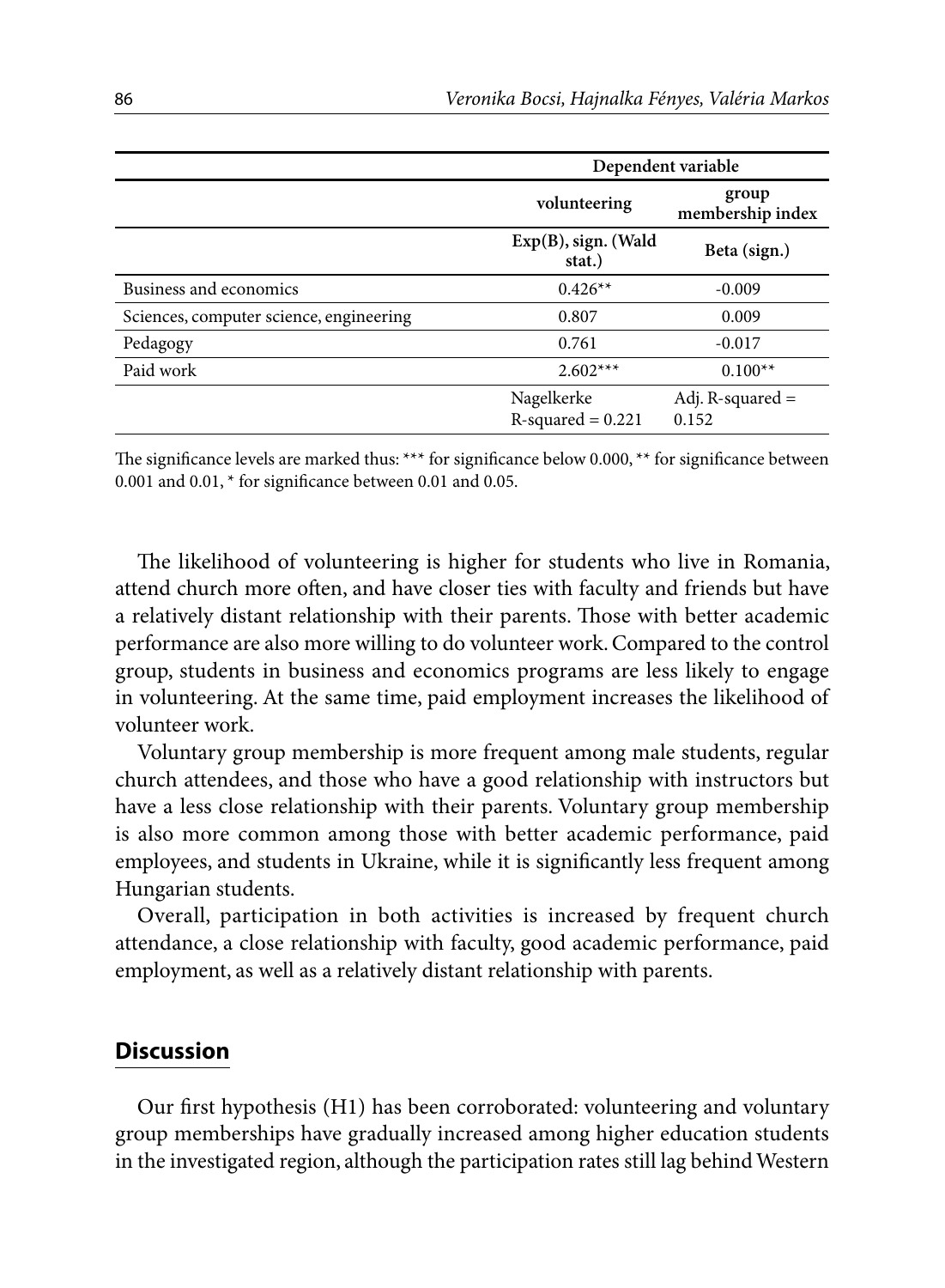European levels. The rise is explained, in addition to the development of democracy and civil society, by the fact that 2016 was the first year when universities in Hungary admitted students who had already completed compulsory school community service in secondary school, which can have positive impact on subsequent willingness to do volunteer work. In addition, volunteering may have been increased by a shift in the motivations behind it (see Bocsi et al., 2017). While in the past, students did not consider it important to include their voluntary activities in their curriculum vitae, today there might be a growing share of career-building volunteers in the examined region, and employers take such activities increasingly into account in job interviews. In addition, as volunteering grows among family members and friends, it can also motivate students to volunteer.

Our second hypothesis (H2) has been partially corroborated. The likelihood of volunteering is higher among Romanian residents, frequent church attendees, those who have a close relationship with faculty and external friends but have a relatively distant relationship with their parents, students with good academic performance, and paid employees. However, gender, settlement type, parental educational attainment, and the financial situation of the family and student exert no effect on volunteering, contrary to the prediction of the literature. In other words, higher cultural and financial capital does not seem to increase the likelihood of volunteering. Based on our findings, volunteering has a status-compensating effect as those from unfavourable backgrounds are also involved, and their possibly poorer academic performance might be compensated by the sense of achievement associated with volunteer work. Our presumption with respect to the field of study and the willingness to do volunteer work cannot be upheld either, although the analysis shows a lower likelihood of volunteering among students of economics and business.

Our third (H3) hypothesis has also been partially corroborated. Findings reveal that group memberships are more common among men (not women), frequent church attendees, and those who have a good relationship with faculty but have a relatively distant one with their parents. As with volunteering, better academic performance and paid student employment are positively correlated with group membership. However, participation in voluntary groups is unaffected by the parents' educational attainment or financial status (as with volunteering). Closer peer relationships have no significant effect, either. The explanation may lie in the fact that organizations are not related to universities, while university communities are linked to the campus, which is not volunteering-focused but enables the emergence of leisure and educational communities. The reason that group membership is more common in the Ukrainian sample and less so in Hungary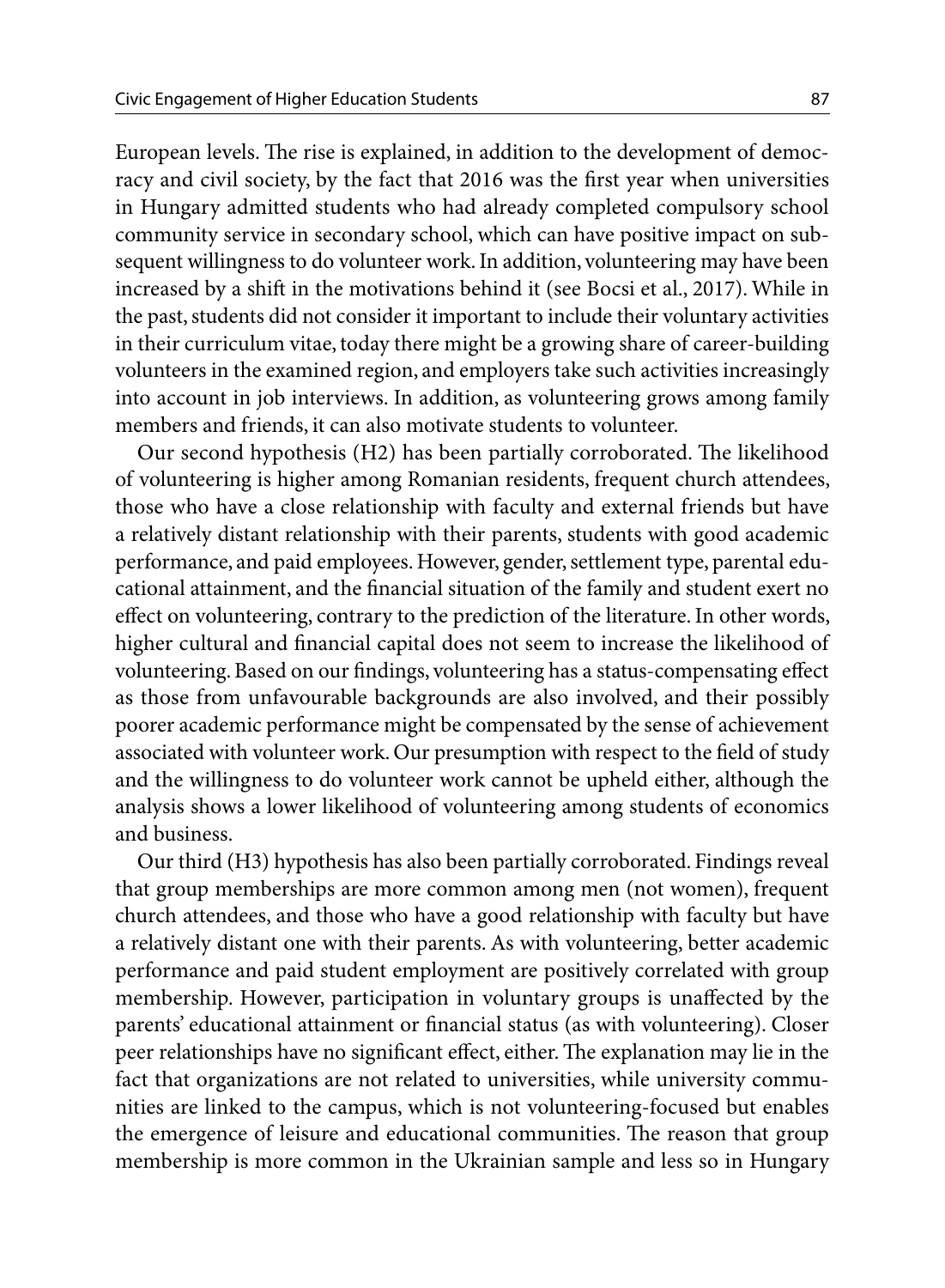may be that the proportion of students in a minority situation, which increases the involvement in voluntary groups, is the highest in the Ukrainian sample and the lowest in the Hungarian one. Another explanation could be that in Ukraine, since the Orange Revolution, there has been an upswing in civic movements (organizational membership, volunteering, donations, etc.) as a reaction to the improper functioning of the state, whereby people compensate deficiencies through greater civic engagement (Worschech, 2017).

### **Conclusions**

We have seen that young people's civic engagement and volunteering in Central-Eastern Europe is relatively low, although positive changes have occurred (which we have addressed in our first hypothesis). We have shown as well, that volunteering has a positive impact on its participants, target group, and environment. We propose that higher education institutions in Eastern European regions should rely on the potential in students' volunteering formally, that is, in an organized way or by awarding it with credits. Our data clearly show that in Romania, where volunteer work has been recognized as a form of internship since 2014, the rate of volunteering has increased significantly. Institutions could employ a dedicated professional to coordinate volunteering and "discuss" experiences. The activities offered to students in that way may also provide them with knowledge and with a variety of soft skills, which are less "transferable" by higher education institutions. In addition, it is important for policymakers of education and higher education institutions to take into account our findings on subgroups of students, which display lower civic engagement so that promoting volunteering and organizational participation among them becomes a priority.

#### **Acknowledgements**

Project no. 123847 has been implemented with the support provided from the National Research, Development, and Innovation Fund of Hungary, financed under the K\_17 funding scheme.

#### **References**

Altbach, P.G. (2009). Introduction. In R.B. Ludeman & K.J.Osfield (Ed.), *Student affairs and services in higher education: Global foundation issues and best practices.* Paper presented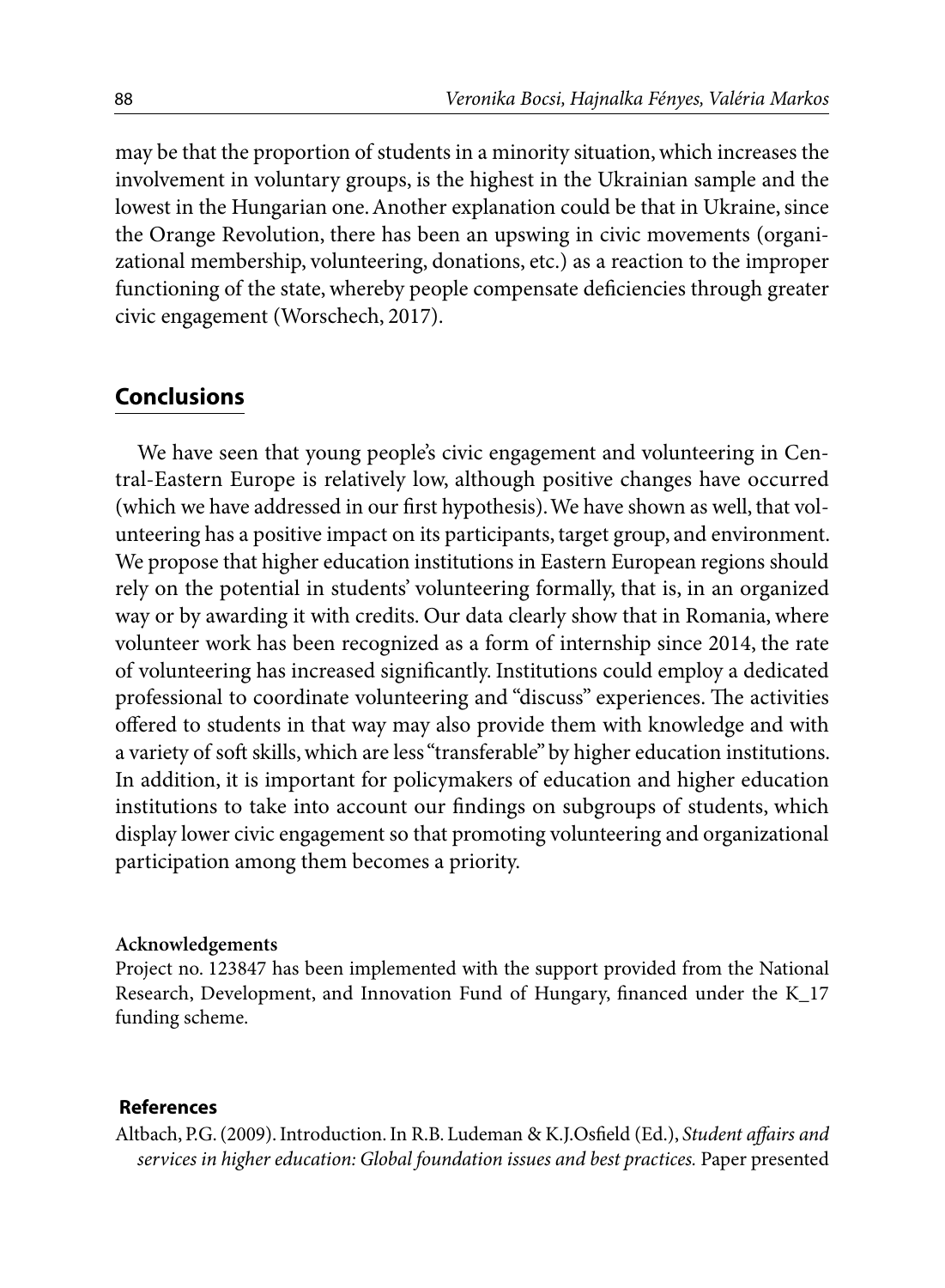by International Association of Student Affairs and Services (IASAS) XIII–XIV. Paris, France: United Nations Educational, Scientific and Cultural Organization.

- Astin, A.W., & Sax, L.J. (1998). How Undergraduates Are Affected by Service participation. *Journal of College Student Development,* 39 (3), 251−263.
- Baker, C.N. (2008). Under-represented college students and extracurricular involvement: The effects of various student organizations on academic performance. *Social Psychoogy of Education*, 11 (3), 273–298. DOI 10.1007/s11218–007–9050-y
- Bocsi, V., Fényes H., & Markos, V. (2017). Motives of Volunteering and Values of Work among Higher Education Students *Citizenship Social and Economics Education,* 16 (2), 117–131.
- Brozmanová Gregorová, A. & Heinzová, Z. (2008). Volunteering and Students' Attitudes toward the Target Groups of Social Work and Social Pedagogy. *The New Educational Review*, 16 (3–4), 209–225.
- Eyler J, Giles Jr. D.E., & Braxton J. (1997). The Impact of Service-Learning on College Students. *Michigan Journal of Community Service Learning* 4. 5–15.
- Fényes, H. (2015). Effect of Religiosity on Volunteering and on the Types of Volunteering among Higher Education Students in a Cross-Border Central-Eastern European Region. Acta Universitatis Sapientiae. *Social Analyses,* 5 (2), 181–203.
- Fényes, H. & Pusztai, G. (2012). Volunteering among Higher Education Students, Focusing on the Micro-level Factors, *Journal of Social Research and Policy,* 2012 (1), 73–96.
- *Flash Eurobarometer (2019).* Retrieved 1/08/2020, from (http://forumfrancaisjeunesse.fr/ wp-content/uploads/2019/08/stronger\_united\_Europe\_views-of-young-people.pdf
- Freese, J.R. (1998). Service-Learning and Social Education. *Citizenship Social and Economic Education,* 3 (3), 151–159.
- Gaston, S., & Kruger, M.L. (2014). Students' Perceptions of Volunteering during the First Two Years of Studying a Social Work Degree. *International Journal for the Scholarship of Teaching and Learning, 8 (*2), 1–18.
- Hesser, G. (1995). Faculty Assessment of Student Learning: Outcomes Attributed to Service-Learning and Evidence of Changes in Faculty Attitudes about Experiential Education. *Michigan Journal of Community Service Learning, 2.* 33–42.
- Holdsworth, C., & Quinn, J. (2010). Student volunteering in English higher education. *Studies in Higher Education, 35* (1), 113–127.
- Juknevičiusa, S., & Savicka, A. (2003). From Restitution to Innovation: Volunteering in Postcommunist Countries. In: Dekker, P., & Halman, L. (eds) *The Values of Volunteering. Cross-Cultural Perspectives.* New York, Boston, Dordrecht, London, Moscow: Kluver Academic/Plenum Publishers. 127–141.
- Khasanzyanova, A. (2017). How volunteering helps students to develop soft skills. *International Review of Education, 63* (3), 363–379.
- Kim, D.H., & Schneider, B. (2005). Social capital in action: Alignment of parental support in adolescents' transition to postsecondary education. *Social Forces,* 84 (2), 1181–1206. doi:10.1353/sof.2006.0012
- Mabry, B.J. (1998). Pedagogical Variations in Service-Learning and Student Outcomes: